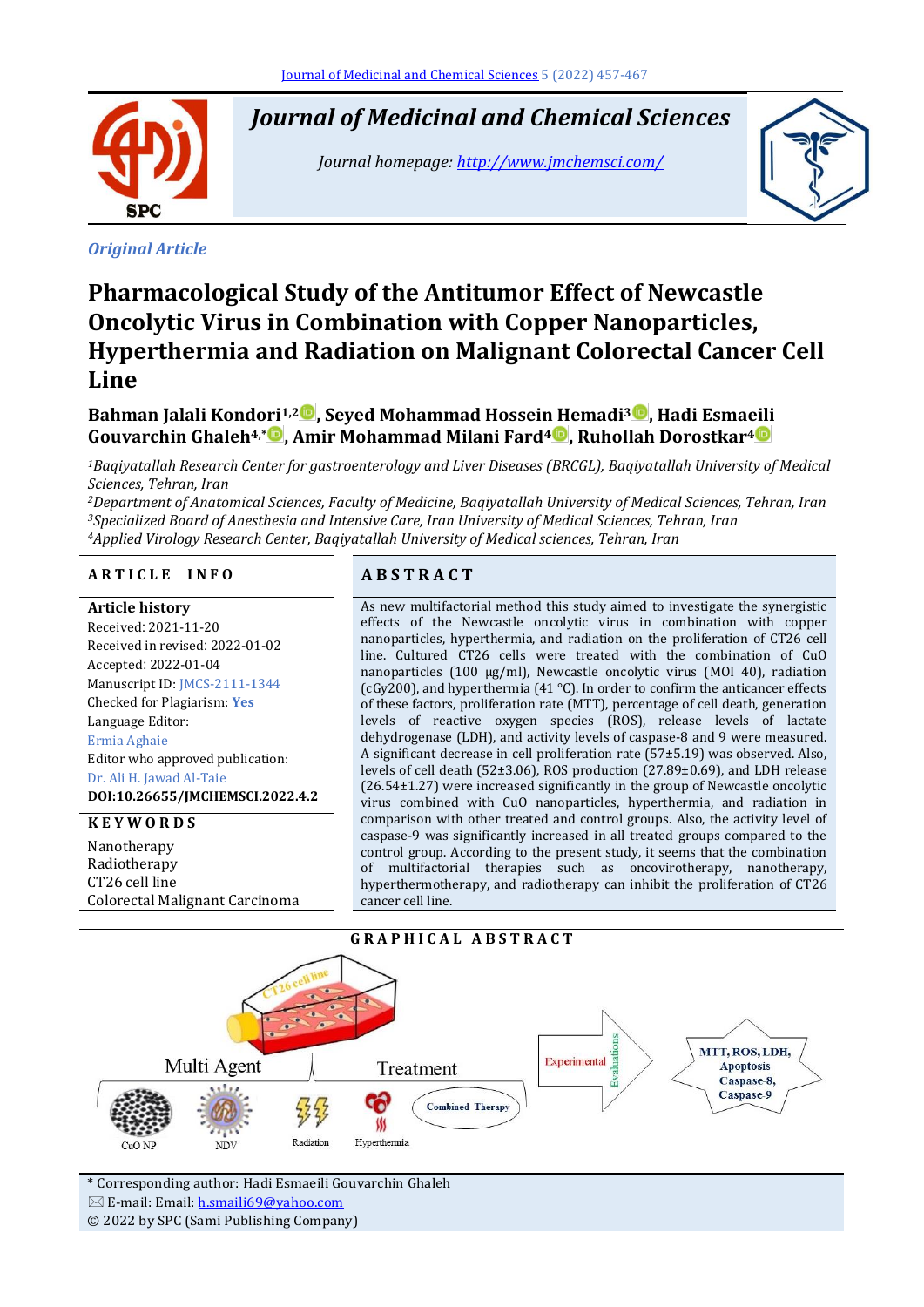#### **Introduction**

There are several treatments of colorectal cancers, including surgery, chemotherapy, and immunotherapy. However, none of these methods represented successful outcomes. Besides, these approaches effectively delayed tumor growth. Chemotherapy is one of the most effective treatments for metastatic tumors. To cancer treatment, several chemotherapy regimens are used based on 5-fluorouracil (5-FU) agent [1,2] (Figure 1).



**Figure 1:** Colorectal cancer

Radiotherapy is one of the most critical methods of cancer treatment. Radiotherapy is performed in two forms; external and internal (brachytherapy) protocols. Radiotherapy's ideal purpose is to absorb the highest and the lowest dose of radiation by tumoral cells and surrounding healthy tissues, respectively [3-5]. Nanotherapy protocols are highly developed in various medical and therapeutic fields, including cancer treatment. Nanoparticles, based on the small molecular sizes, can be used as drug carriers to treat various diseases (cancers, cardiovascular diseases, Alzheimer's, and brain cancers) [6]. CuO is one of the most widely used nanoparticles in medicine. Several studies have demonstrated its selective cytotoxic effects on cancer cell lines through DNA damage of cancer cells. Low cost of production and availability, antibacterial (gram-positive and negative) features, selective anticancer effects, and antiproliferative potential even in low concentrations are some of the advantages of CuO nanoparticles [7,8]. Hyperthermia is another method of cancer treatment. In this method, the tissues are exposed to a higher temperature than physiological body temperatures to damage and destroy cancer cells. Hyperthermia is primarily used in conjunction with other cancer treatments such as

radiotherapy (increasing the sensitivity of cancer cells to radiation) and chemotherapy (increasing drug effectiveness) [9,10]. Cancer cell virotherapy is a method relying on the innate ability of viruses to infect, proliferate in an intracellular matrix and lysis of host cells. Thus, along with identifying a wide range of humans and animals' viruses, these viruses were analyzed for their anticancer potential, specificity to cancer types, and safety. These viruses include Newcastle virus, adenoviruses, herpes simplex virus, measles, retrovirus, lentivirus, parvovirus, vesicular stomatitis virus, mumps virus, smallpox virus, vaccinia virus, and paramyxoviruses [11]. The birds are the host of Newcastle virus; thus, this kind of virus is not pathogenic for humans. This type of virus hires the sialic acid, a highly expressed protein available on the surface of cancer cells, as a receptor for the cell entrance. Disruption of activation of cell antiviral defensive pathway (especially Type I IFN Signaling pathway), Rac1 expression, and induction of apoptosis in tumor cells are other anticancer mechanisms of this type of virus [12]. Some studies have approved the selective anticancer features of the Newcastle virus. According to the researches, the anti-proliferative effects of the Newcastle virus on cancer cells are 700-time greater than normal cells [13]. This study aimed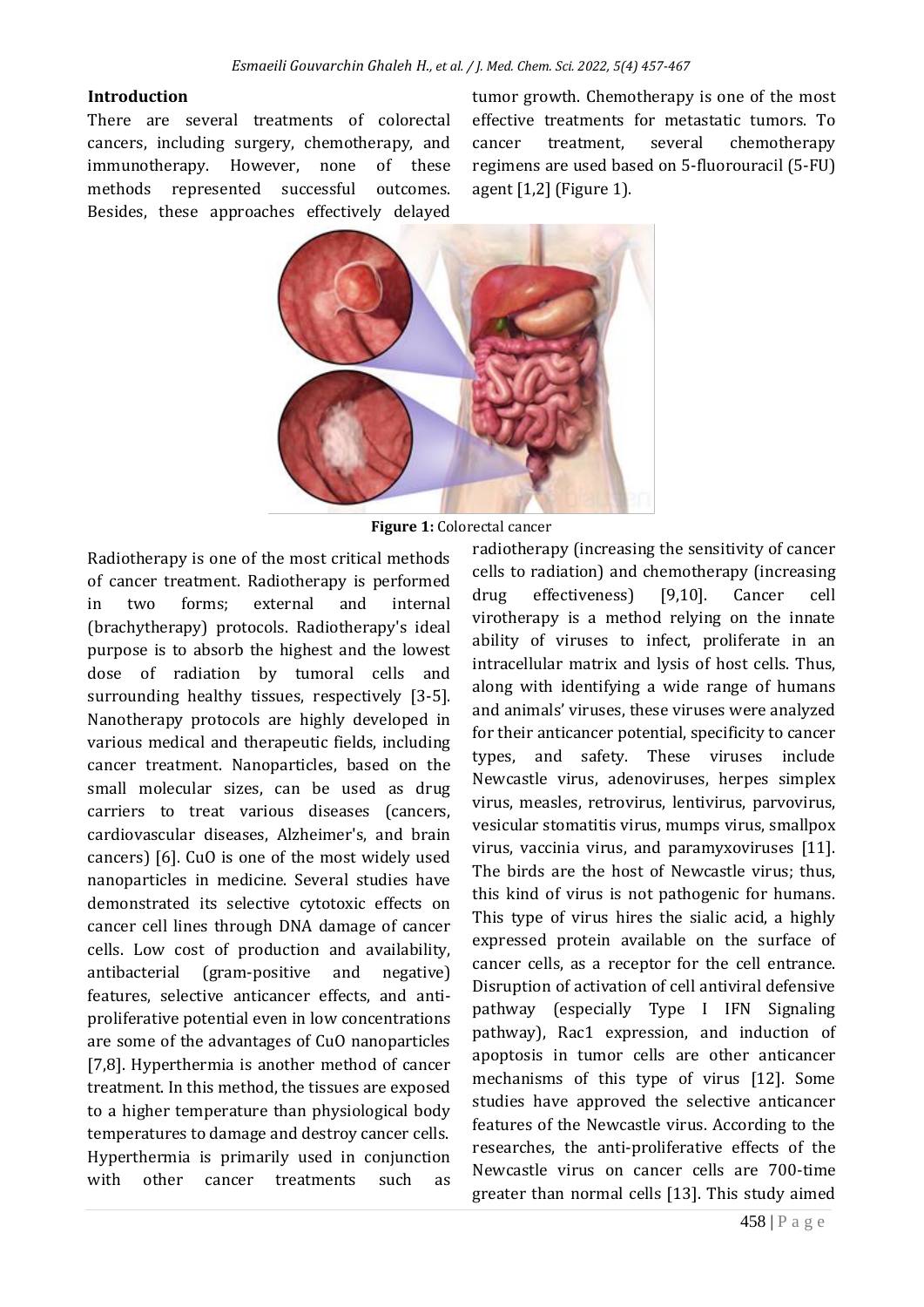to investigate the synergistic effects of Newcastle virus in combination with copper nanoparticles, hyperthermia, and radiation on CT26 cell line proliferation (colorectal malignant carcinoma) as a new multifactorial method.

#### **Materials and Methods**

## *Cell, virus and reagents*

CT26.WT (ATCC® CRL-2638™) was purchased from Pasteur Institute (Tehran, Iran). Copper oxide nanoparticles (US3070) were purchased from US Research Nanomaterials, Inc. LaSota strain of Newcastle virus was prepared from Applied Virology Research Center of Baqiyatallah University of Medical Science (Tehran, Iran). DMEM media and fetal bovine serum were prepared from GIBCO/Life Technologies Inc. Dimethyl sulfoxide (DMSO), and 3-[4,5 dimethylthiazol-2-yl]-2,5-diphenyl tetrazolium

bromide (MTT) were obtained from Sigma-Aldrich (St. Louis, MO) and caspase-8 and 9 kits were purchased from Abcam company.

#### *Culture of Newcastle oncolytic virus*

Following CT26 cell line (malignant colon carcinoma) preparation (C532 cell bank code, Pasteur Institute, Iran), the cells were cultured in T25 flask containing DMEM culture medium (10% FBS, and penicillin/streptomycin antibiotic). They kept in an incubator (37 °C, 5%  $CO<sub>2</sub>$ ). After 80% of cell density, they were trypsinized (0.25% trypsin-EDTA) and underwent passage. The MOI value was calculated to determine the effective concentration of the Newcastle oncolytic virus. The multiplicity of infection (MOI) is the number of viral particles divided into the number of cells at inoculation (Figure 2).



**Figure 2:** Phase-contrast images of CT26 cells (A) and Newcastle virus-infected cells (B)

#### *Study design*

According to Table 1**,** the CT26 cell line was divided into 13 groups containing  $1 \times 10^6$  cells. To achieve the most effective concentrations of CuO nanoparticle and MOIs value of Newcastle virus, different concentrations and MOIs were used (no data were provided due to a large amount of information). Following IC50

obtaining, the most effective concentration of CuO nanoparticle was calculated as  $100 \mu g$ /mlL for 24 h, and the most effective MOIs values were defined as 40 for 1 h. Radiation (200 cGy) and hyperthermia (41 °C) were also applied for 1 h to design multifactorial groups. 5-FU with the concentration of 10 nm was used as a positive control.

| <b>Groups</b>                                                                 | <b>Group abbreviation</b><br>Group |                                                 | <b>Group abbreviation</b> |  |
|-------------------------------------------------------------------------------|------------------------------------|-------------------------------------------------|---------------------------|--|
| Negative Control                                                              | NC                                 | Radiation                                       | R                         |  |
| Hyperthermia                                                                  | H                                  | Radiation + Hyperthermia                        | $R + H$                   |  |
| 5-Fluorouracil                                                                | CuO nanoparticle<br><b>5-FU</b>    |                                                 | CuO <sub>NP</sub>         |  |
| Newcastle oncolytic virus                                                     | <b>NOV</b>                         | CuO nanoparticle +<br>Radiation                 | $CuO NP + R$              |  |
| CuO nanoparticle +<br>Hyperthermia                                            | $CuO NP + H$                       | CuO nanoparticle +<br>Newcastle oncolytic virus | $CuO NP + NOV$            |  |
| Newcastle oncolytic virus<br>+ Radiation                                      | $NOV + R$                          | Newcastle oncolytic virus<br>+ Hyperthermia     | $NOV + H$                 |  |
| Newcastle oncolytic virus<br>+ CuO nanoparticle +<br>Radiation + Hyperthermia | $NOV + CuO NP + R + H$             |                                                 |                           |  |

**Table 1:** Single-factor and multi-factor study groups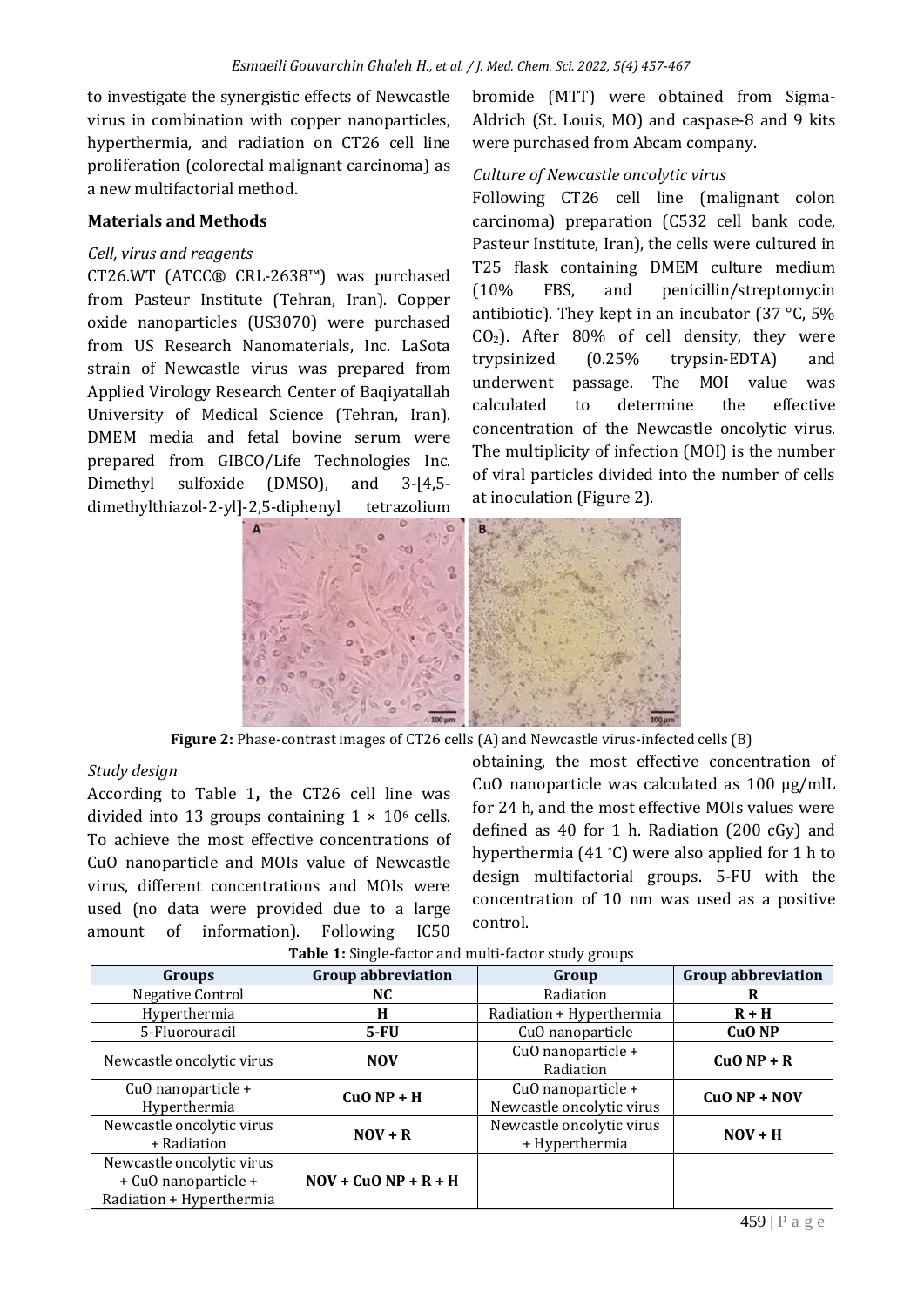# *Determination of amount of CuO nanoparticles uptake*

CT26 cells with concentrations of 0,5, 10, 20, 40, 80 and 100  $\mu$ g/mL were incubated (37 °C, 5%  $CO<sub>2</sub>$ ) for 24 h in DMEM culture medium. 24 h later, the cells were washed with phosphate buffer saline (PBS) to remove non-uptake nanoparticles. To destroy CT26 cells treated with different concentrations of CuO nanoparticles, respectively 0.3 mL of 3% HCL concentrated with HNO<sub>3</sub> (overnight at room temperature),  $5 \mu L$  of  $5 \mu L$ ppm iodine, and 5ml of 2% HCL solution, and 2% HNO<sup>3</sup> were used. The content of nanoparticles released from cell degradation was measured by spectrophotometer (light absorption of 280 nm). Levels of CuO nanoparticles uptake were calculated using a standard curve [14,15].

## *Radiotherapy and hyperthermia therapy*

One-hour treatment with radiation (200 cGy) and hyperthermia (41 $\degree$ C) was applied to evaluate the effects of multifactorial groups of CT26 cells in both forms of alone and in combination with CuO and NOV nanoparticles. Following 70% of cell density, the cells were incubated at 41 °C. After cell treatment with CuO and NOV nanoparticles in combination therapy groups, the cells underwent hypnotherapy and radiotherapy according to the mentioned stages [16].

# *Determination of cell proliferation*

To assess the proliferation of CT26 cells, the MTT assay was used according to the study of Jabbari *et al*. (2018). Briefly, 10<sup>6</sup> cells were transferred into the wells of the 96-well plate. Then, the cells were treated with NOV, CuO NP, R, and H agents (alone or in combination with the abovementioned agents). Finally, 20 µL of MTT solution (5 mg/mL PBS) was added to all 96 wells of the well-plate. Following incubation (4 h, 37 °C, 5% CO2), 100 µl of DMSO solution was added to all 96 well plates. Immediately the light absorption of the wells was recorded at 492 nm through Elisa reader. The following formula was used to evaluate the proliferation rate [16]: *cell viability (%): optical density value of test / Optical density value of control* × *100.*

## *Determining the rate of cell death*

Acridine orange/propidium iodide staining was used to evaluate the rate of CT26 cell death induced by multifactorial treatments. Briefly, cultured CT26 cells were incubated (15 min, 37 °C) with 10 μL/mL acridine orange. Then, the cells were washed twice with PBS solution. 10 μL/mL propidium iodide was added to the culture medium and incubated for 5 min at 37 °C. Finally, the cells were rewashed, and the number of dead cells was assessed using a fluorescent microscope [17].

## *Measurement of ROS generation*

Dichlorodihydrofluorescein (DCF-DA, 2.5 µM, Invitrogen, St Louis, MO, USA) was used to calculate the amount of produced ROS. After passive intracellular transportation of DCFH-DA, the DCF (a fluorescent agent with a high affinity to ROS) was formed. Following CT26 cell staining with DCFH-DA (20µM), they were incubated (30 min, 37 °C, 5% CO<sub>2</sub>). Then, the cells were washed with PBS. The fluorescence of the cells was compared with the control group using a fluorescence microscope, and the amount of ROS production was calculated [15].

#### *LDH Measurement*

Lactate dehydrogenase (LDH) is an enzyme available in the cytosol to change the lactate to pyruvate. The increased LDH level in culture medium indicates cell membrane damage. According to the instruction of the related kit (Abcam, ab65393), the supernatant available in wells was aspirated 48 hours after CT26 cell culture. Measurement of LDH enzyme was applied using ELISA reader at 492 nm [15].

*Measurement of Activity of Caspase-8 and 9 (MCA)* According to the study of Jabbari *et al*. (2018), the concentrations of caspase-8 and 9 in CT26 cells were measured using commercial kits (Sigma-Aldrich, St. Louis, MO). CT26 cells were suspended in lysis buffer (50 mM of Tris-HCL [pH: 7.4], 0.5% NP-40, 250 mM NaCl, 5 mM EDTA, and 50 mM NaF) and they were followed by incubation on ice for 10 min. Lysates (derived from the effect of lysis buffer on CT26 cells) were vortexed every 15 min. Following centrifugation  $(1,1000$  rpm, 20 min), 20  $\mu$ L of supernatant was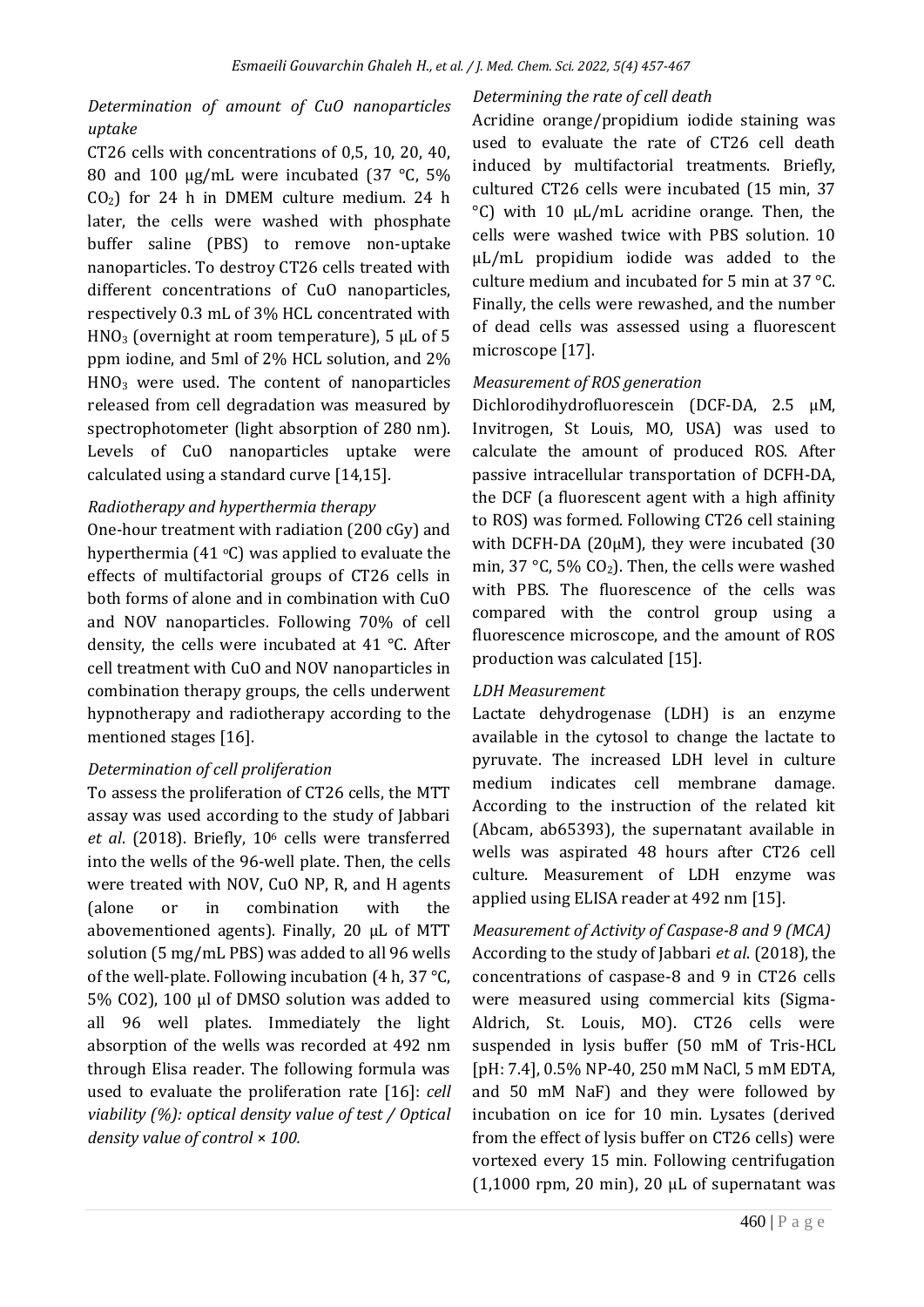added to the specific p-nitroaniline (pNA) conjugated buffer to measure the concentration of caspase-8 and 9. This solution was incubated for 1 hour at 37 °C. Then, the light absorption was measured at 492 nm using ELISA reader [15].

#### *Statistical Analysis*

The obtained data were analyzed using one-way ANOVA statistical method, and the final results were presented as mean ± standard deviation (SD). Tukey's multiple post-hoc tests was used to compare the significance of results among different groups. Also, p <0.05 was considered as the significant level. Due to the presence of various study groups, the lowercase letters were

used to represent the significance value among groups. Therefore, dissimilar and similar small letters indicated significant and non-significant differences, respectively, at the level of  $P < 0.05$ .

#### **Results and Discussions**

#### *Rate of CuO nanoparticles uptake*

According to the standard diagram (Figure 3), the absorption rate of CuO nanoparticles by CT26 cells at concentrations of 5, 10, 20, 40, 80, and 100 μg/mL were calculated as 2.980, 5.570, 13.600, 31.730, 63.589 and 80.295 μg/mL. In this study, a concentration of 100 μg/mL was used.



**Figure 3:** Standard curve for cellular uptake of copper oxide nanoparticles (CuONPs) into the CT26 cells in concentrations of 5, 10, 20, 40, 80 and 100 µg/ml

*Rates of cell proliferation, cell death and LDH* According to Table 2, the MTT, apoptosis, and LDH tests were hired to evaluate the cytotoxicity of Newcastle oncolytic virus on CT26 cells in combination with nanoparticles, hyperthermia, and radiation. Results of the MTT assay revealed that CuO, NOV, R, and H groups had the highest significant proliferative inhibitory potential (57±5.19), and the R group represented the lowest significant inhibitory potential (85±8.66) in comparison with the NC group. Apoptosis, or programmed cell death, is characterized by morphological features and energy-dependent biochemical mechanisms. Acridine orange (AO) and propidium iodide (PI) was used to evaluate the apoptosis rate. By binding Acridine Orange to the structure of DNA, the highest and lowest

excitation and emission were 502 and 525 nm, respectively. Acridine Orange binds to the DNA of living cells. Therefore, the green emission indicates the living cells. PI dye also binds to DNA and RNA (this binding has no association to its sequence). PI binds to the DNA of necrotic or apoptotic cells with no interaction with living cells. The results of the apoptotic assay showed that the CT26 cells in CuO, NOV, R, H, and R groups had the highest (52±3.60) and lowest (18±3.46) cell apoptosis, respectively in comparison with the NC group. Lactate dehydrogenase is one of the most stable cytoplasmic enzymes found in most cells. This enzyme leaks into the extracellular matrix following cell membrane damage, which can be measured using an LDH assay kit. Parallel to the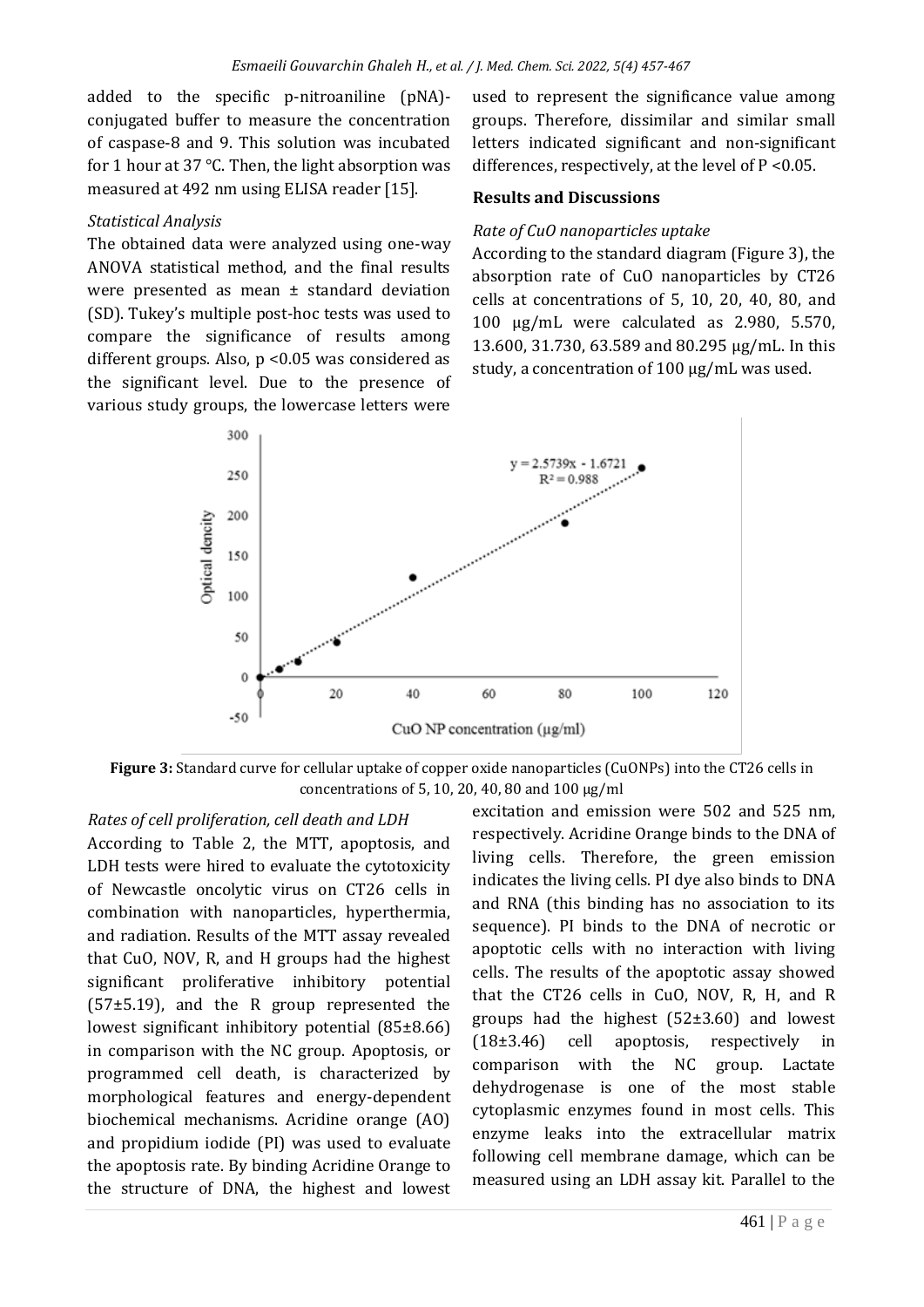results of MTT and apoptosis assays, the rate of LDH release (which indicates damage to the cytoplasmic membrane) showed that the CuO, NOV, R, and H groups had the most significant

damage  $(26.54\pm1.27)$  and the R group (7.26±1.22) represented the least significant damage compared to the NC group.

|                  | Groups<br>MTT assay $(\%)$<br>LDH assay $(\%)$ |                               |                       |
|------------------|------------------------------------------------|-------------------------------|-----------------------|
|                  |                                                |                               | Cell death (%)        |
| NC               | 100a                                           | $2.32 \pm 1.12$ <sup>a</sup>  | 6±1.73a               |
| R                | $85{\pm}8.66^{\rm b}$                          | $7.26 \pm 1.22^b$             | 18±3.46 <sup>b</sup>  |
| H                | 93±6.92abc                                     | $4.72 \pm 0.88$ <sup>a</sup>  | 9±4.58 <sup>a</sup>   |
| $R+H$            | $80\pm6.07$ bcf                                | $8.88 \pm 1.42$               | 21±4.35 <sup>b</sup>  |
| 5-FU             | $38{\pm}4.03$ <sup>d</sup>                     | $27.98 \pm 1.66c$             | $61\pm8.54c$          |
| CuO NP           | $66\pm6.08$ egh                                | $15.54 \pm 2.02$ df           | 33±4.35de             |
| NOV              | $75 + 5.27$ ef                                 | 13.42±1.62dh                  | $26 + 3.60$ df        |
| $CuO NP+R$       | $65 + 4.35$ <sup>gi</sup>                      | 19.35±1.14 <sup>e</sup>       | 36±2.64 <sup>de</sup> |
| $CuO NP+H$       | $66 \pm 5.56$ hi                               | $16.72 \pm 1.00$ <sup>f</sup> | 33±6.08deg            |
| CuO NP+NOV       | $63 + 7.54$ <sup>ghj</sup>                     | 24.11±1.74g                   | 40±7.81 <sup>e</sup>  |
| $NOV+R$          | $73+7.01$ begh                                 | $13.19 \pm 1.24$ <sup>h</sup> | $27 + 7.93$ bfg       |
| $NOV+H$          | $74 \pm 5.29$ begh                             | $12.43 \pm 1.51$ <sup>h</sup> | $23 + 4.35$ bf        |
| CuO NP+NOV+R+H   | $57 + 5.19$                                    | 26.54±1.27g                   | 52±3.60h              |
| <i>p</i> -Values | p<0.05                                         | p<0.05                        | p<0.05                |

| <b>Table 2:</b> Mean ± standard deviations (SD) of investigated parameters in the study groups |  |  |  |  |
|------------------------------------------------------------------------------------------------|--|--|--|--|
|                                                                                                |  |  |  |  |

The abbreviations are provided in experiment design of section "Materials and methods".5-FU was considered as positive control; CuO: Copper oxide nanoparticles; R: radiation; H: hyperthermia. Significant statistical differences between groups in each index are indicated by the different superscript letter ( $p < 0.05$ ).

#### *ROS production*

This value was significantly increased in CuO, NOV, R, and H groups (27.89±0.697) than in the NC control group (3.71±0.647) and represented

the highest ROS level among others treatment groups. Group of H showed the lowest level of ROS production (5.92±0.833) compared to other treatment groups (Figure 4).



**Figure 4:** Effects of radiation (R), Hyperthermia (H), CuO nanoparticle (CuO NP) and 5-FU, as positive control (PC), on ROS production of CT26 cells in the studied groups. The abbreviations are provided in section "Materials and methods" experiment design. The values were normalized to those of the negative control group. The

different superscript letters indicate significant statistical differences between groups in each index (p <0.05)

#### *Caspase measurement*

The level of caspase-8 activity in all treatment groups found a non-significant increase. However, the activity level of caspase-9 in CuO, NOV, R, and H groups revealed the highest

significant value (0.354±0.026), and in the R group represented the lowest significant value (0.124±0.022) compared to the NC group (Table 3).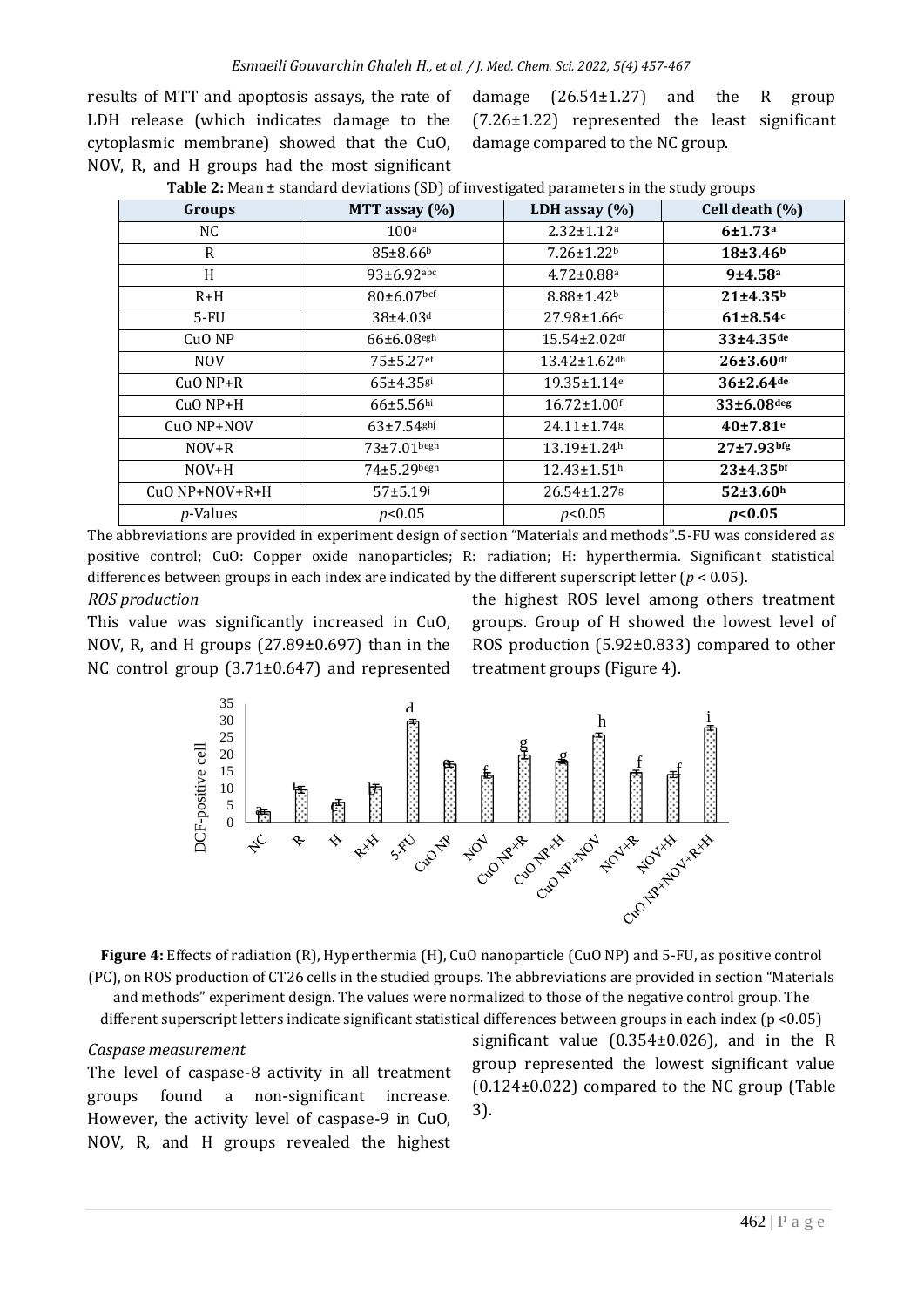|                   | Caspase-8 activity             | Caspase-9 activity             |
|-------------------|--------------------------------|--------------------------------|
| Groups            | (absorbance)                   | (absorbance)                   |
| NC.               | $0.313 \pm 0.036$ <sup>a</sup> | $0.060 \pm 0.013$ <sup>a</sup> |
| R                 | $0.334 \pm 0.038$ <sup>a</sup> | $0.124 \pm 0.022$              |
| H                 | $0.332 \pm 0.046$ <sup>a</sup> | $0.062 \pm 0.014$ <sup>a</sup> |
| $R+H$             | $0.313 \pm 0.034$ <sup>a</sup> | $0.148 \pm 0.028$              |
| $5-FU$            | $0.360 \pm 0.042$ <sup>a</sup> | $0.361 \pm 0.040$ c            |
| CuO <sub>NP</sub> | $0.330 \pm 0.03$ <sup>a</sup>  | $0.227 \pm 0.024$ df           |
| <b>NOV</b>        | $0.332 \pm 0.043$ <sup>a</sup> | $0.175 \pm 0.019$ eg           |
| $CuO NP+R$        | $0.338 \pm 0.042$ <sup>a</sup> | $0.253 \pm 0.026$ df           |
| $CuO NP+H$        | $0.311 \pm 0.049$ <sup>a</sup> | $0.198 \pm 0.036$ deg          |
| CuO NP+NOV        | $0.338 \pm 0.061$ <sup>a</sup> | $0.281 \pm 0.024$ f            |

**Table 3:** Descriptive statistics (mean ± standard deviations (SD)) of assessment of caspase-8, and -9 activities in studied groups

While radiotherapy is one of the most effective methods for cancer treatment, this procedure also has different side effects such as nausea and vomiting, damage to the epithelial layer, mouth, throat, and stomach sores, intestinal discomfort, swelling, infertility, fibrosis, epilation, dryness, lymphedema, cardiovascular diseases, cognitive decline, radiation enteropathy, radiation-induced polyneuropathy, radiation necrosis, cumulative side-effects, effects on reproduction, effects on pituitary system, and radiation therapy accidents [19]. Therefore, it is necessary to use adjuvant therapy to reduce the dose and side-effects of radiation.

In recent years, rapid growth in nanotechnology to develop nanoscale pharmaceutical agents provides great promise to improve therapeutic approaches against various cancers. Today, nanobased drug therapies offer a fantastic opportunity to achieve sophisticated and multi-purpose targeted strategies in cancer treatment. These nano-based drug therapies include synthetic nanoparticles with therapeutic properties such as CuO nanoparticles or nano-sized anticancer agents like oncolytic viruses. Various studies have demonstrated the selective cytotoxic potential of CuO nanoparticles against various types of cancers, including hepatocarcinoma, lung carcinoma, nasopharynx cancer, breast cancer, cervical carcinoma, and pancreatic cancer [20]. Today, CuO nanoparticles are essential in nanotechnology as an absorption candidate to deliver many small drug molecules or large biomolecules (DNA, RNA, and proteins). For a long time, the copper ion was known for its

antibiotic properties. Although the antibacterial mechanism of copper has not been fully understood, recently, this ion has been widely used due to its usage in nanoparticle fabrication. Many studies have identified the anticancer properties of CuO nanoparticles [21]. CuO nanoparticles disrupt the cellular communication network by perturbation of cell signaling pathways. Also, CuO nanoparticles play an essential role in DNA damage and induction of increased caspase-3 expression influential in cell death. CuO can lead to mediation and amplification of death signaling proteins. This concept is crucial in cancer treatment [22].

Oncolytic cancer therapy involves a viral application for cancer cell lysis. This method relies on the innate ability of viruses to infect, intracellular replication, and ultimately lysis of host cells. According to trials performed on Newcastle oncolytic virus, this agent was found as one of the most potent oncolytic viruses with inhibitory effects on breast, brain, and cervical cancers in both conditions of in vitro and in vivo [23].

In addition to inhibition of cancer cell proliferation, mild hyperthermia (39–41 °C for 1 hour) could increase the effectiveness of radiation, chemotherapy, and other adjuvant therapies in both conditions of in-vitro and invivo [24].

Based on the results of this study, the synergistic effects of combination therapy can be concluded in colorectal cancer treatment. The present study results showed that the use of multifactorial therapy of Newcastle oncolytic virus,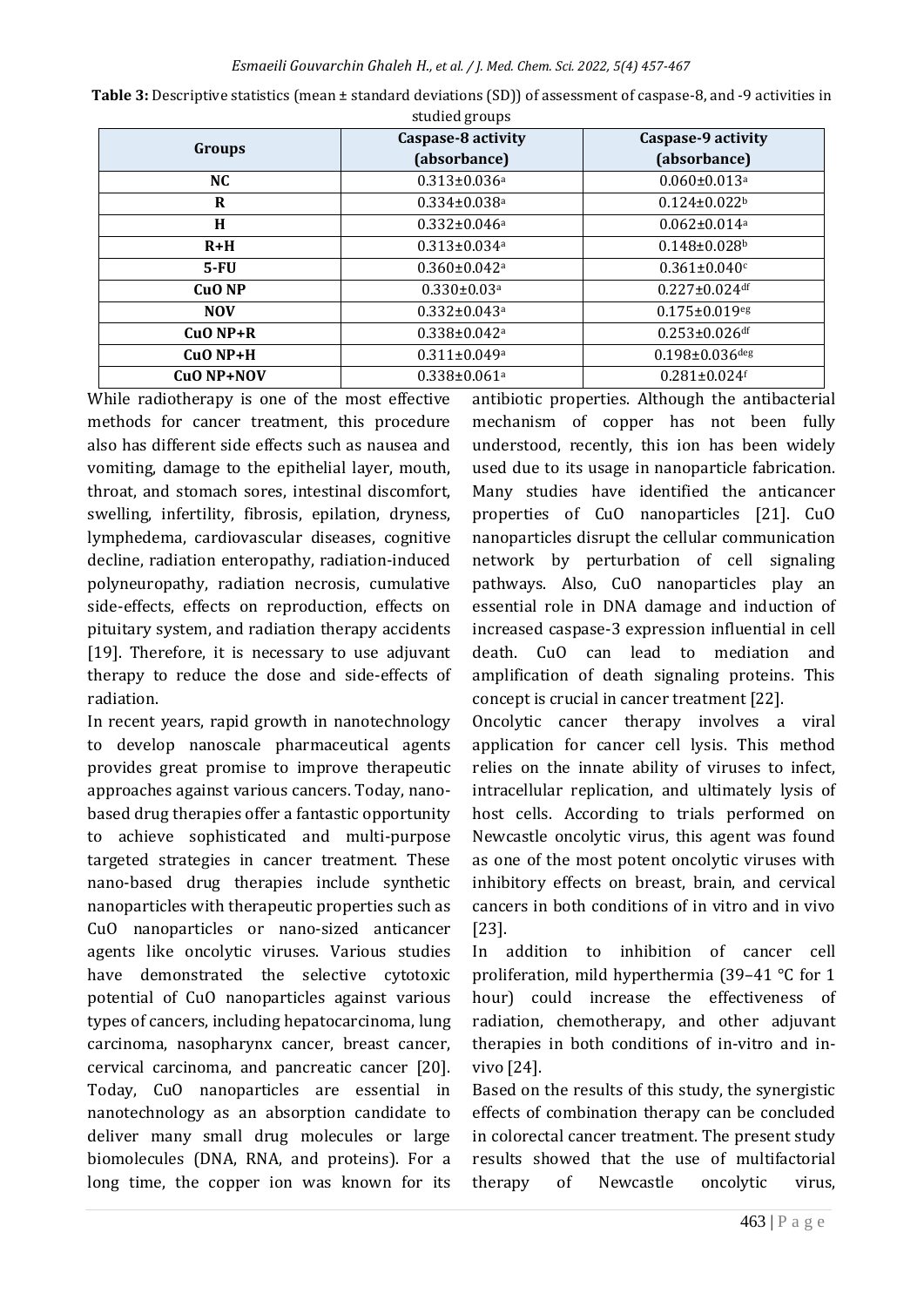nanoparticles of copper, hyperthermia, and radiation in addition to reducing the proliferation and survival rates of CT26 cells could also increase the production of LDH and ROS. These conditions can restrict cancer cells' growth, proliferation, and migration. Guo *et al*. (2020) (21), Joel *et al*. (2020) [25], Esmaeili Gouvarchin Ghaleh *et al*. (2019) [15], and Shafagh et al. (2015) [26], reported that CuO nanoparticles in a concentration-dependent activity could decrease proliferation (MTT) and viability (increased apoptosis) of cancer cells. In this manner, the growth of cancer cells in the culture medium can be inhibited.

One of the known anticancer mechanisms of CuO nanoparticles is that these released ions can inhibit cancer cell cycle and growth through DNA damaging and histone deacetylase inhibition. Keshavarz *et al*. (2019) [13], Meng *et al*. (2020) [27], and Najmuddin *et al*. (2020) [28] reported that Newcastle oncolytic virus could significantly reduce the survival rate and increase apoptosis of cancer cells.

There are various anticancer mechanisms of the Newcastle oncolytic virus, including induction of apoptosis through intrinsic stimulation (mitochondrial) and extrinsic pathway receptors, stimulation of cascading activities of caspases, and the use of hemagglutinin-neuraminidase protein. In the present study, the obtained results of both evaluations of cell proliferation rate (MTT) and concomitant survival rate (apoptosis) showed that combination treatment of Newcastle oncolytic virus with nanoparticles, hyperthermia, and radiation could synergistically reduce the growth and viability of CT26 cells. Al-Zharani *et al*. (2020) [29], and Esmaeili Gouvarchin Ghaleh *et al*. (2019) [15] found that the increased level of LDH in cancer cell culture medium following treatment with CuO nanoparticles. After cell membrane rapture, the LDH is released. Thus, LDH release and cell membrane damage are characteristics of necrotic cells. Measurement of LDH leakage is based on the intracytoplasmic release of this enzyme following cell membrane damage, while the MTT is measured mainly based on intra-mitochondrial enzymatic changes. Researchers have approved that in cell culture

conditions and MOI-dependent manner, the Newcastle oncolytic virus can increase the status of LDH release in TC1 cancer cells (cervical cancer). Also, it has been reported that the 40 MOI is the best concentration of Newcastle virus to inhibit TC1 cells growth [13]. In our study, the results of the LDH assessment showed that the CT26 cells treated with multifactorial combination therapy had a significant increase in LDH release compared to the negative control group. In addition, the obtained results of LDH assessment were in line with MTT and apoptosis outcomes in this study. Liu *et al*. (2020) [30], Mariadoss *et al*. (2020) [31], Fahmy *et al*. (2020) [32], and Ali *et al*. (2020) [33] reported that CuO nanoparticles could increase ROS generation in cancer cells.

The mechanism of action in most compounds, drugs, and cancer treatment procedures is based on ROS generation. Among these mechanisms, the nanotherapy with CuO nanoparticles has a unique position. By induction of oxidative stress and lipid peroxidation, Nanoparticles play a crucial role in DNA damage, membrane destruction, and cell death. Many studies indicated that increased ROS levels in cancer cells are directly associated with increased apoptosis rate. Also, based on the nanotherapy reviews, the increased level of ROS and cell death related to DNA damage are considered characteristics of nanoparticles [34]. ROS is one of the essential molecules regulating the physiological and pathological pathways involved in cancer and viral diseases. Oncolytic viruses increase ROS production through mitochondrial damages. Researchers also reveale that treating TC1 (cervical cancer) cells with the Newcastle virus could potentially increase ROS-dependent autophagy. Scientists have approved that the HVJ-E oncolytic virus (sendai virus, hemagglutinating virus of Japan envelope) can elevate the rate of ROS-dependent autophagy in cancer cells through various pathways, including JNK, p38, and PI3K / beclin-1 [13,35].

#### **Conclusions**

The results of ROS assessment in the present study also revealed that treatment of CT26 cells with the combination of multifactorial therapies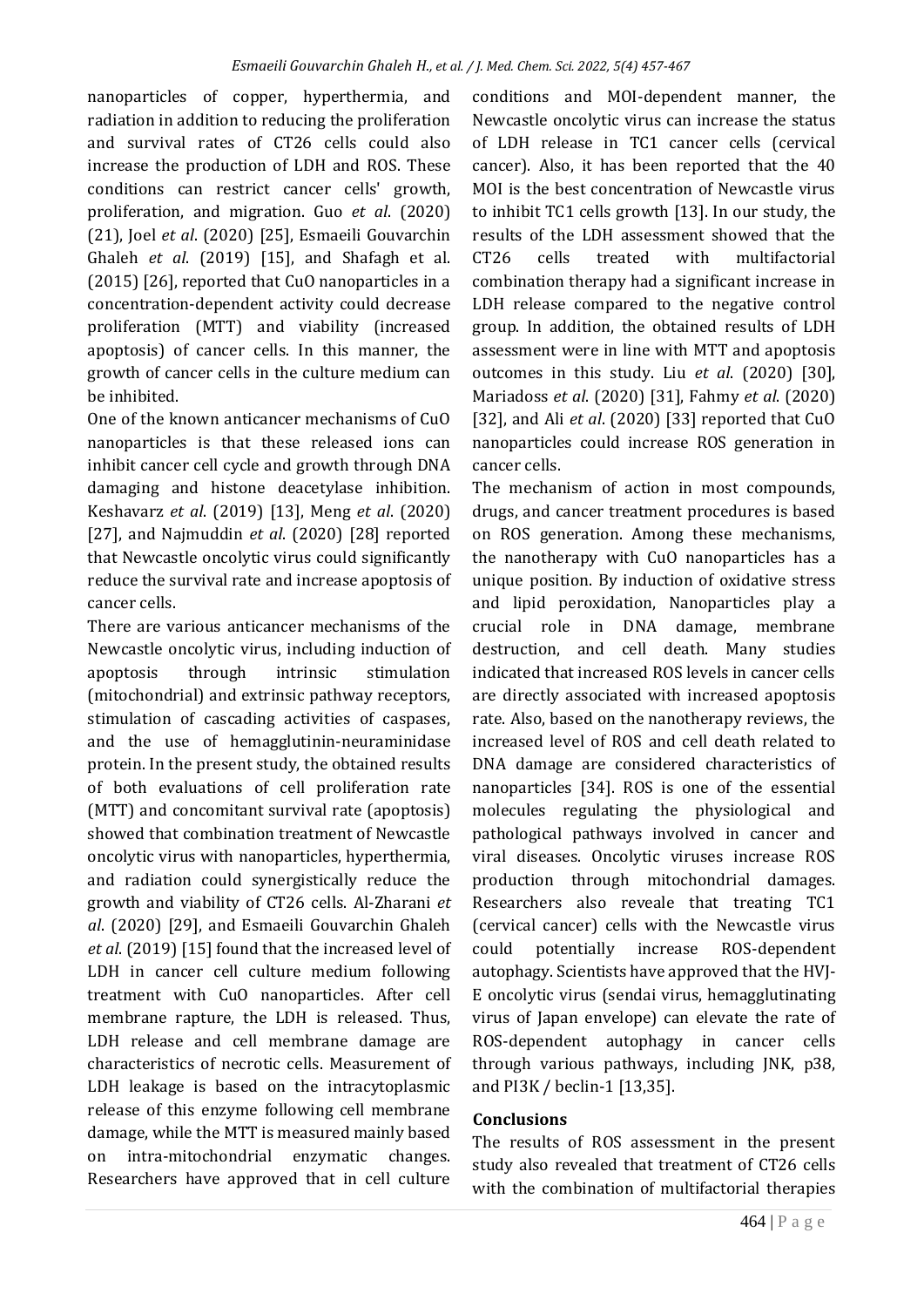can increase the ROS level and consequently increase the apoptosis rate.

Apoptosis often occurs through two classical intrinsic and extrinsic pathways. The extrinsic pathway is associated with binding essential ligands such as TNF-α and Fas to death-inducing membrane receptors. Intrinsic apoptotic pathway is also related to permeability changes in outer mitochondrial membrane and release of apoptotic agents. The initiation of both apoptotic pathways is mediated by caspases during the cascade activation process. Extrinsic apoptotic pathway hires caspases 8 and 10 as initiating caspases.

In contrast, caspase-9 as an initiating caspase is used in the intrinsic apoptotic pathway. Caspases 3, 7, and 6 are involved in both intrinsic and extrinsic apoptosis pathways, leading to cell destruction [36]. Most studies revealed the involvement of both intrinsic and extrinsic pathways for apoptosis induction by the Newcastle virus in cancer cells. In this manner, the main pathway directly depends on the type of cancer. For instance, the extrinsic (TNFdependent) and intrinsic signalling in Hela and Vero cells were seen as the main apoptotic pathways, respectively [13]. Several studies have also shown that CuO nanoparticles and Newcastle oncolytic virus can induce apoptosis by increasing the activity of caspase-9 in the intrinsic mitochondrial pathway [13, 15].

According to the results of our study, CT26 cells treatment with multifactorial combination therapy could induce ROS-dependent cell death through an intrinsic mitochondrial pathway.

#### **Acknowledgments**

The authors wish to thank all staff of Gastroenterology and the Liver Disease Research Center Baqiyatallah University of Medical Sciences, Tehran, Iran, and Applied Virology Research Center, Baqiyatallah University of Medical Science, Tehran, Iran, for their cooperation in implementing experimental procedures and analysis of data.

# **Conflict of Interest**

The authors report no conflicts of interest.

#### **Informed consent**

This manuscript reports the results of experimental investigations conducted with the mouse model (Ethics: IR.BMSU.REC.1398.332).

#### **Abbreviations**

NOV: Newcastle oncolytic virus LDH: lactate dehydrogenase ROS: Reactive Oxygen Species CuO NP: copper nanoparticles H: Hyperthermia R: Radiation NC: Negative Control 5-FU: 5-Fluorouracil

## **ORCID:**

Bahman Jalali Kondori: *<https://www.orcid.org/0000-0002-6134-9965>* Seyed Mohammad Hossein Hemadi: *<https://www.orcid.org/0000-0001-8442-2145>* Hadi Esmaeili Gouvarchin Ghaleh: *<https://www.orcid.org/0000-0001-8562-2295>* Amir Mohammad Milani Fard: *<https://www.orcid.org/0000-0003-2635-2728>* Ruhollah Dorostkar: *<https://www.orcid.org/0000-0002-2574-1150>*

# **References**

[1]. Sur D., Havasi A., Cainap C., Samasca G., Burz C., Balacescu O., Lupan I., Deleanu D., Irimie A., *J. Clin. Med.*, 2020, **9**:182 [\[Crossref\]](https://doi.org/10.3390/jcm9010182), [\[Google](https://scholar.google.com/scholar?q=Chimeric+Antigen+Receptor+T-Cell+Therapy+for+Colorectal+Cancer&hl=en&as_sdt=0,5)  [Scholar\]](https://scholar.google.com/scholar?q=Chimeric+Antigen+Receptor+T-Cell+Therapy+for+Colorectal+Cancer&hl=en&as_sdt=0,5), [\[Publisher\]](https://www.mdpi.com/2077-0383/9/1/182)

[2]. Lichtenstern C.R., Ngu R.K., Shalapour S., Karin M., *Cells*., 2020, **9**:618 [\[Crossref\]](https://doi.org/10.3390/cells9030618), [\[Google](https://scholar.google.com/scholar?hl=en&as_sdt=0%2C5&q=Immunotherapy%2C+Inflammation+and+Colorectal+Cancer&btnG=)  [Scholar\]](https://scholar.google.com/scholar?hl=en&as_sdt=0%2C5&q=Immunotherapy%2C+Inflammation+and+Colorectal+Cancer&btnG=), [\[Publisher\]](https://www.mdpi.com/2073-4409/9/3/618)

[3]. Gozzi G.J., Gonzalez D., Boudesco C., Dias A.M., Gotthard G., Uyanik B., Dondaine L., Marcion G., Hermetet F., Denis C., Hardy L., *Cell. Death. Differ.*, 2020, **27**:117 [\[Crossref\]](https://doi.org/10.1038/s41418-019-0343-4), [\[Google Scholar\]](https://scholar.google.com/scholar?hl=en&as_sdt=0%2C5&q=Selecting+the+first+chemical+molecule+inhibitor+of+HSP110+for+colorectal+cancer+therapy&btnG=), [\[Publisher\]](https://www.nature.com/articles/s41418-019-0343-4#citeas)

[4]. Ito K., Yamaguchi T., Ogawa H., Nakajima Y., Karasawa K., *Jpn. J. Clin.*, 2020, **50**:1442 [\[Crossref\]](https://doi.org/10.1093/jjco/hyaa128), [\[Google Scholar\]](https://scholar.google.com/scholar?hl=en&as_sdt=0%2C5&q=Stereotactic+body+radiotherapy+for+bone+metastases+in+patients+with+colorectal+cancer&btnG=), [\[Publisher\]](https://academic.oup.com/jjco/article/50/12/1442/5876939)

[5]. Lu C.C., Wang F.N., Lin H.H., Hsu C.H., Lin J.P., Lai L.H., *Radiat. Phys. Chem.*, .2020, **172**:108792 [\[Crossref\]](https://doi.org/10.1016/j.radphyschem.2020.108792), [\[Google Scholar\]](https://scholar.google.com/scholar?hl=en&as_sdt=0%2C5&q=Dosimetric+measurement+of+testicular+dose+for+colorectal+cancer+using+optically-stimulated+luminescent+dosimeters+in+radiotherapy&btnG=), [\[Publisher\]](https://www.sciencedirect.com/science/article/abs/pii/S0969806X19309971?via%3Dihub)

[6]. Tiwari A., Saraf S., Jain A., Panda P.K., Verma A., Jain S.K., *Drug. Deliv. Transl. Res.*, 2020, **10**:319 [\[Crossref\]](https://doi.org/10.1007/s13346-019-00680-9), [\[Google Scholar\]](https://scholar.google.com/scholar?hl=en&as_sdt=0%2C5&q=Basics+to+advances+in+nanotherapy+of+colorectal+cancer&btnG=), [\[Publisher\]](https://link.springer.com/article/10.1007%2Fs13346-019-00680-9#citeas)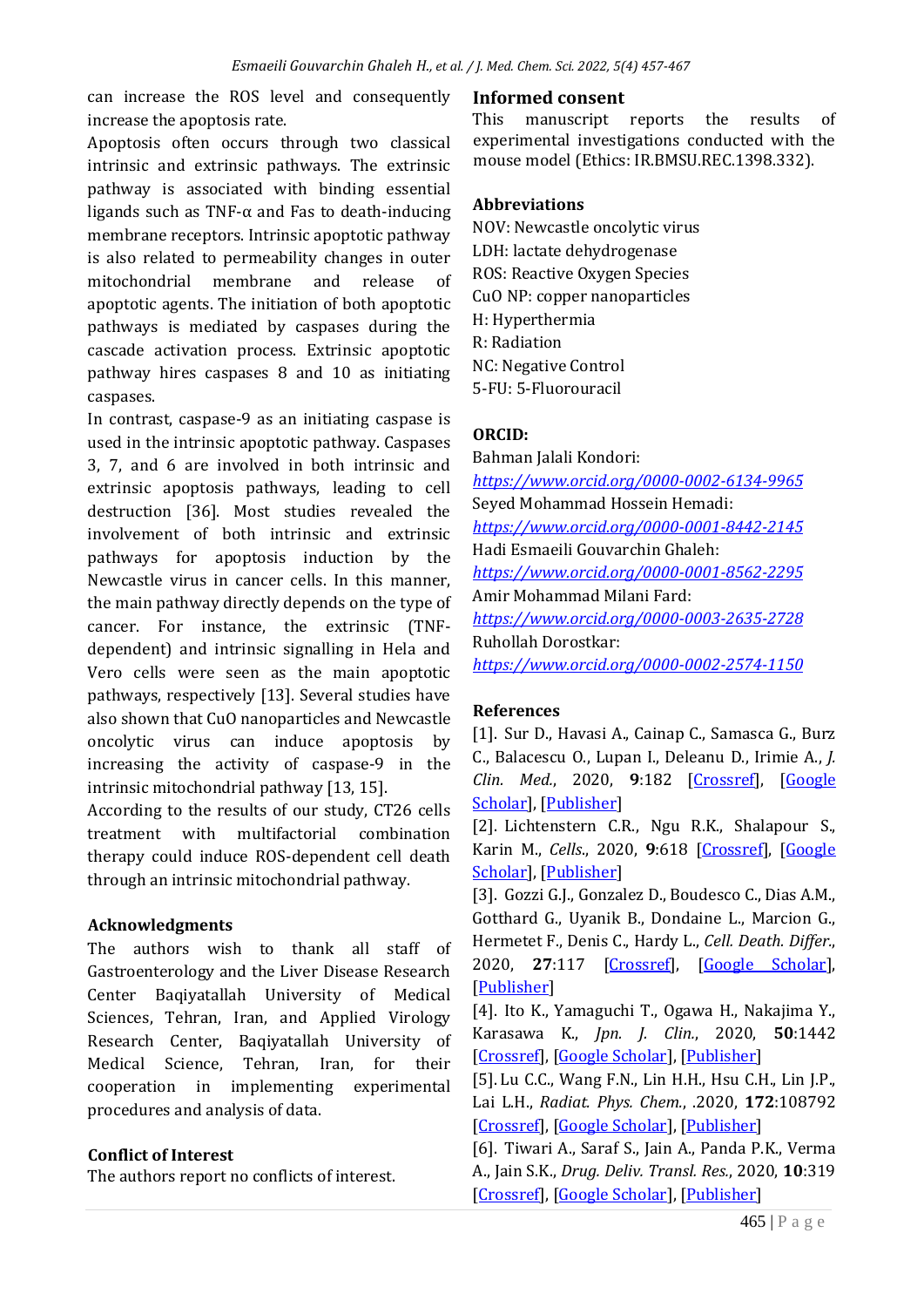[7]. Kannan K., Radhika D., Vijayalakshmi S., Sadasivuni K.K., A. Ojiaku A., Verma U., *Int. J. Environ Anal. Chem.*, 2020, **27**:1 [\[Crossref\]](https://doi.org/10.1080/03067319.2020.1733543), [\[Google Scholar\]](https://scholar.google.com/scholar?hl=en&as_sdt=0%2C5&q=Facile+fabrication+of+CuO+nanoparticles+via+microwave-assisted+method%3A+photocatalytic%2C+antimicrobial+and+anticancer+enhancing+performance&btnG=), [\[Publisher\]](https://www.tandfonline.com/doi/full/10.1080/03067319.2020.1733543)

[8]. Chandrasekaran R., Yadav S.A., Sivaperumal S., *J. Clust. Sci.*, 2020, **31**:221 [\[Crossref\]](https://doi.org/10.1007/s10876-019-01640-6), [\[Google](https://scholar.google.com/scholar?hl=en&as_sdt=0%2C5&q=Phytosynthesis+and+Characterization+of+Copper+Oxide+Nanoparticles+using+the+Aqueous+Extract+of+Beta+vulgaris+L+and+Evaluation+of+their+Antibacterial+and+Anticancer+Activities&btnG=)  [Scholar\]](https://scholar.google.com/scholar?hl=en&as_sdt=0%2C5&q=Phytosynthesis+and+Characterization+of+Copper+Oxide+Nanoparticles+using+the+Aqueous+Extract+of+Beta+vulgaris+L+and+Evaluation+of+their+Antibacterial+and+Anticancer+Activities&btnG=), [\[Publisher\]](https://link.springer.com/article/10.1007%2Fs10876-019-01640-6)

[9]. Jose J., Kumar R., Harilal S., Mathew G.E., Prabhu A., Uddin M.S., Aleya L., Kim H., Mathew B., *Environ Sci. Pollut. Res.*, 2020, **27**:19214 [\[Crossref\]](https://doi.org/10.1007/s11356-019-07231-2), [\[Google Scholar\]](https://scholar.google.com/scholar?hl=en&as_sdt=0%2C5&q=Magnetic+nanoparticles+for+hyperthermia+in+cancer+treatment%3A+an+emerging+tool&btnG=), [\[Publisher\]](https://link.springer.com/article/10.1007%2Fs11356-019-07231-2)

[10]. Oltolina F., Peigneux A., Colangelo D., Clemente N., D'Urso A., Valente G., Iglesias G.R., Jiménez-Lopez C., Prat M., *Cancers*, 2020, **12**:2564 [\[Crossref\]](https://doi.org/10.3390/cancers12092564), [\[Google Scholar\]](https://scholar.google.com/scholar?hl=en&as_sdt=0%2C5&q=Biomimetic+Magnetite+Nanoparticles+as+Targeted+Drug+Nanocarriers+and+Mediators+of+Hyperthermia+in+an+Experimental+Cancer+Model&btnG=), [\[Publisher\]](https://www.mdpi.com/2072-6694/12/9/2564)

[11]. Macedo N., Miller D.M., Haq R., Kaufman H.L., *J. Immunother. Cancer*, 2020, **8** [\[Crossref\]](https://doi.org/10.1136/jitc-2020-001486), [\[Google Scholar\]](https://scholar.google.com/scholar?hl=en&as_sdt=0%2C5&q=Clinical+landscape+of+oncolytic+virus+research+in+2020&btnG=), [\[Publisher\]](https://jitc.bmj.com/content/8/2/e001486)

[12]. Ma J., Ramachandran M., Jin C., Quijano-Rubio C., Martikainen M., Yu D., Essand M., *Cell. Death. Discov.*, 2020, 22; **11**:1 [\[Crossref\]](https://doi.org/10.1038/s41419-020-2236-3), [\[Google](https://scholar.google.com/scholar?hl=en&as_sdt=0%2C5&q=Characterization+of+virus-mediated+immunogenic+cancer+cell+death+and+the+consequences+for+oncolytic+virus-based+immunotherapy+of+cancer&btnG=)  [Scholar\]](https://scholar.google.com/scholar?hl=en&as_sdt=0%2C5&q=Characterization+of+virus-mediated+immunogenic+cancer+cell+death+and+the+consequences+for+oncolytic+virus-based+immunotherapy+of+cancer&btnG=), [\[Publisher\]](https://www.nature.com/articles/s41419-020-2236-3)

[13]. Keshavarz M., Nejad A.S., Esghaei M., Bokharaei-Salim F., Dianat-Moghadam H., Keyvani H., Ghaemi A., *Saudi J. Biol. Sci., 2020*, **27**:47 [\[Crossref\]](https://doi.org/10.1016/j.sjbs.2019.04.015), [\[Google Scholar\]](https://scholar.google.com/scholar?hl=en&as_sdt=0%2C5&q=Oncolytic+Newcastle+disease+virus+reduces+growth+of+cervical+cancer+cell+by+inducing+apoptosis&btnG=), [\[Publisher\]](https://www.sciencedirect.com/science/article/pii/S1319562X19300695?via%3Dihub)

[14]. Jabbari N., Zarei L., Esmaeili Govarchin Galeh H., Mansori Motlagh B., *Artif. Cells Nanomed Biotechnol.*, 2018, **46**:364 [\[Crossref\]](https://doi.org/10.1080/21691401.2018.1457537), [\[Google](https://scholar.google.com/scholar?hl=en&as_sdt=0%2C5&q=Assessment+of+synergistic+effect+of+combining+hyperthermia+with+irradiation+and+calcium+carbonate+nanoparticles+on+proliferation+of+human+breast+adenocarcinoma+cell+line+%28MCF-7+cells%29&btnG=)  [Scholar\]](https://scholar.google.com/scholar?hl=en&as_sdt=0%2C5&q=Assessment+of+synergistic+effect+of+combining+hyperthermia+with+irradiation+and+calcium+carbonate+nanoparticles+on+proliferation+of+human+breast+adenocarcinoma+cell+line+%28MCF-7+cells%29&btnG=), [\[Publisher\]](https://www.tandfonline.com/doi/full/10.1080/21691401.2018.1457537)

[15]. Esmaeili Govarchin Ghaleh H., Zarei L., Mansori Motlagh B., Jabbari N., *Artif. Cells Nanomed. Biotechnol.*, 2019, **47**:1396 [\[Crossref\]](https://doi.org/10.1080/21691401.2019.1600529), [\[Google Scholar\]](https://scholar.google.com/scholar?hl=en&as_sdt=0%2C5&q=Using+CuO+nanoparticles+and+hyperthermia+in+radiotherapy+of+MCF-7+cell+line%3A+synergistic+effect+in+cancer+therapy&btnG=), [\[Publisher\]](https://www.tandfonline.com/doi/full/10.1080/21691401.2019.1600529)

[16]. Azemati F., Jalali Kondori B., Esmaeili Gouvarchin Ghaleh H., *Iran. J. Pharm. Sci.*, 2020, **19**:271 [\[Crossref\]](https://dx.doi.org/10.22037%2Fijpr.2020.1100921), [\[Google Scholar\]](https://scholar.google.com/scholar?hl=en&as_sdt=0%2C5&q=Therapeutic+Potential+of+Nanoparticle-loaded+Hydroxyurea+on+Proliferation+of+Human+Breast+Adenocarcinoma+Cell+Line&btnG=), [\[Publisher\]](http://ijpr.sbmu.ac.ir/article_1100921.html)

[17]. Galeh H.E.G., Delirezh N., Froushani S.M.A., Ahangaran N.A., *Turk. J. Biol.*, 2014, 6; **38**:365 [\[Crossref\]](https://doi.org/10.3906/biy-1310-40), [\[Google Scholar\]](https://scholar.google.com/scholar?hl=en&as_sdt=0%2C5&q=Calcitriol+modulates+the+effects+of+the+supernatants+of+bone-marrow%E2%80%93derived+mesenchymal+stem+cells+on+neutrophil+functions&btnG=), [\[Publisher\]](https://journals.tubitak.gov.tr/biology/issues/biy-14-38-3/biy-38-3-7-1310-40.pdf)

[18]. Afrin S., Giampieri F., Gasparrini M., Forbes-Hernández T.Y., Cianciosi D., Reboredo-Rodriguez P., Zhang J., Manna P.P., Daglia M., Atanasov A.G., Battino M., *Biotechnol. Adv.*, 2020, **38**:107322 [\[Crossref\]](https://doi.org/10.1016/j.biotechadv.2018.11.011), [\[Google Scholar\]](https://scholar.google.com/scholar?hl=en&as_sdt=0%2C5&q=Dietary+phytochemicals+in+colorectal+cancer+prevention+and+treatment%3A+A+focus+on+the+molecular+mechanisms+involved&btnG=), [\[Publisher\]](https://www.sciencedirect.com/science/article/abs/pii/S0734975018301952?via%3Dihub)

[19]. Dulong J., Kouakou C., Mesloub Y., Rorteau J., Moratille S., Chevalier F.P., Vinasco-Sandoval T., Martin M.T., Lamartine J., *Front. Oncol*., 2020, **10**:2800 [\[Crossref\]](https://doi.org/10.3389/fonc.2020.589168), [\[Google Scholar\]](https://scholar.google.com/scholar?hl=en&as_sdt=0%2C5&q=NFATC2+Modulates+Radiation+Sensitivity+in+Dermal+Fibroblasts+From+Patients+With+Severe+Side+Effects+of+Radiotherapy&btnG=), [\[Publisher\]](https://www.frontiersin.org/articles/10.3389/fonc.2020.589168/full)

[20]. Mousa A.M., Aziz O.A., Al-Hagar O.E., Gizawy M.A., Allan K.F., Attallah M.F., *Appl. Radiat. Isot.*, 2020, **166**:109389 [\[Crossref\]](https://doi.org/10.1016/j.apradiso.2020.109389), [\[Google Scholar\]](https://scholar.google.com/scholar?hl=en&as_sdt=0%2C5&q=Biosynthetic+new+composite+material+containing+CuO+nanoparticles+produced+by+Aspergillus+terreus+for+47Sc+separation+of+cancer+theranostics+application+from+irradiated+Ca+target&btnG=), [\[Publisher\]](https://www.sciencedirect.com/science/article/abs/pii/S0969804320305364?via%3Dihub)

[21]. Guo L.M., Xu X.M., Zhao D., Cai X.G., Zhou B., *AMB Express*, 2020, **10**:1 [\[Crossref\]](https://doi.org/10.1186/s13568-020-01096-2), [\[Google](https://scholar.google.com/scholar?q=Biosynthesis,+characterization+of+PLGA+coated+folate-mediated+multiple+drug+loaded+copper+oxide+(CuO)+nanoparticles+and+it%E2%80%99s+cytotoxicity+on+nasopharyngeal+cancer+cell+lines&hl=en&as_sdt=0,5)  [Scholar\]](https://scholar.google.com/scholar?q=Biosynthesis,+characterization+of+PLGA+coated+folate-mediated+multiple+drug+loaded+copper+oxide+(CuO)+nanoparticles+and+it%E2%80%99s+cytotoxicity+on+nasopharyngeal+cancer+cell+lines&hl=en&as_sdt=0,5), [\[Publisher\]](https://amb-express.springeropen.com/articles/10.1186/s13568-020-01096-2)

[22]. Ali K., Saquib Q., Ahmed B., Siddiqui M.A., Ahmad J., Al-Shaeri M., Al-Khedhairy A.A., Musarrat J., *Process. Biochem.*, 2020, **91**:387 [\[Crossref\]](https://doi.org/10.1016/j.procbio.2020.01.008), [\[Google Scholar\]](https://scholar.google.com/scholar?hl=en&as_sdt=0%2C5&q=Bio-functionalized+CuO+nanoparticles+induced+apoptotic+activities+in+human+breast+carcinoma+cells+and+toxicity+against+Aspergillus+flavus%3A+An+in+vitro+approach&btnG=), [\[Publisher\]](https://www.sciencedirect.com/science/article/abs/pii/S1359511319313662?via%3Dihub)

[23]. Kennedy B.E., Sadek M., Gujar S.A., *Mol. Ther.*, 2020, **28**:1417 [\[Crossref\]](https://doi.org/10.1016/j.ymthe.2020.03.014), [\[Google Scholar\]](https://scholar.google.com/scholar?hl=en&as_sdt=0%2C5&q=Targeted+Metabolic+Reprogramming+to+Improve+the+Efficacy+of+Oncolytic+Virus+Therapy&btnG=), [\[Publisher\]](https://www.cell.com/molecular-therapy-family/molecular-therapy/fulltext/S1525-0016(20)30148-9?_returnURL=https%3A%2F%2Flinkinghub.elsevier.com%2Fretrieve%2Fpii%2FS1525001620301489%3Fshowall%3Dtrue)

[24]. Hedayatnasab Z., Dabbagh A., Abnisa F., Daud W.M., *Eur. Polym. J.*, 2020, **20**:109789 [\[Crossref\]](https://doi.org/10.1016/j.eurpolymj.2020.109789), [\[Google Scholar\]](https://scholar.google.com/scholar?hl=en&as_sdt=0%2C5&q=Polycaprolactone-coated+superparamagnetic+iron+oxide+nanoparticles+for+in+vitro+magnetic+hyperthermia+therapy+of+cancer&btnG=), [\[Publisher\]](https://www.sciencedirect.com/science/article/abs/pii/S0014305720304948?via%3Dihub)

[25]. Joel C., Jebakumar D.S., Bennie R.B., Stuart J.G., Raj A., Paul N., David S.T., Redox Mediated Synthesis of Ag-CuO Hybrid Nanoparticles-DNA/BSA Binding Studies and in vitro Evaluation of Anti-cancer Activity on MCF-7 Cancer Cell Line. *Appl. Organomet. Chem.*, 2020, **34**:e5509 [\[Crossref\]](https://doi.org/10.1002/aoc.5509), [\[Google Scholar\]](https://scholar.google.com/scholar?hl=en&as_sdt=0%2C5&q=Redox+Mediated+Synthesis+of+Ag-CuO+Hybrid+Nanoparticles+%E2%80%93+DNA%2FBSA+Binding+Studies+and+in+vitro+Evaluation+of+Anti-cancer+Activity+on+MCF-7+Cancer+Cell+Line&btnG=), [\[Publisher\]](https://onlinelibrary.wiley.com/doi/10.1002/aoc.5509).

[26]. Shafagh M., Rahmani F., Delirezh N., *Iran. J. Basic Med. Sci.*, 2015, **18**:993 [\[Google Scholar\]](https://scholar.google.com/scholar?hl=en&as_sdt=0%2C5&q=+CuO+nanoparticles+induce+cytotoxicity+and+apoptosis+in+human+K562+cancer+cell+line+via+mitochondrial+pathway%2C+through+reactive+oxygen+species+and+P53.+Iran.+J.+Basic+Med.+Sci.%2C+2015%2C+18%3A993+&btnG=), [\[Publisher\]](https://www.ncbi.nlm.nih.gov/pmc/articles/PMC4686584/)

[27]. Meng G., Li B., Chen A., Zheng M., Xu T., Zhang H., Dong J., Wu J., Yu D., Wei J., *Br. J. Cancer*, 2020, **122**:111 [\[Crossref\]](https://doi.org/10.1038/s41416-019-0639-7), [\[Google Scholar\]](https://scholar.google.com/scholar?hl=en&as_sdt=0%2C5&q=Targeting+aerobic+glycolysis+by+dichloroacetate+improves+Newcastle+disease+virus-mediated+viro-immunotherapy+in+hepatocellular+carcinoma&btnG=), [\[Publisher\]](https://www.nature.com/articles/s41416-019-0639-7)

[28]. Najmuddin S.U.F.S., Amin Z.M., Tan S.W., Yeap S.K., Kalyanasundram J., Veerakumarasivam A., Chan S.C., Chia S.L., Yusoff K., Alitheen N.B., *Peer. J.*, 2020, **8**:e9761 [\[Crossref\]](https://doi.org/10.7717/peerj.9761), [\[Google](https://scholar.google.com/scholar?hl=en&as_sdt=0%2C5&q=Oncolytic+effects+of+the+recombinant+Newcastle+disease+virus%2C+rAF-IL12%2C+against+colon+cancer+cells+in+vitro+and+in+tumor-challenged+NCr-Foxn1nu+nude+mice&btnG=)  [Scholar\]](https://scholar.google.com/scholar?hl=en&as_sdt=0%2C5&q=Oncolytic+effects+of+the+recombinant+Newcastle+disease+virus%2C+rAF-IL12%2C+against+colon+cancer+cells+in+vitro+and+in+tumor-challenged+NCr-Foxn1nu+nude+mice&btnG=), [\[Publisher\]](https://peerj.com/articles/9761/)

[29]. Al-Zharani M., Qurtam A.A., Daoush W.M., Eisa M.H., Aljarba N.H., Alkahtani S., Nasr F.A., *Environ Sci. Pollut. Res.*, 2021, **28**:1587 [\[Crossref\]](https://doi.org/10.1007/s11356-020-09843-5), [\[Google Scholar\]](https://scholar.google.com/scholar?hl=en&as_sdt=0%2C5&q=Antitumor+effect+of+copper+nanoparticles+on+human+breast+and+colon+malignancies&btnG=), [\[Publisher\]](https://link.springer.com/article/10.1007/s11356-020-09843-5)

[30]. Liu Y., Zeng Z., Jiang O., Li Y., Xu Q., Jiang L., Yu J., Xu D., *Mater. Res. Express.*, 2021, **8**:015011 [\[Crossref\]](https://doi.org/10.1088/2053-1591/abd666), [\[Google Scholar\]](https://scholar.google.com/scholar?hl=en&as_sdt=0%2C5&q=Green+synthesis+of+CuO+NPs%2C+characterization+and+their+toxicity+potential+against+HepG2+cells&btnG=), [\[Publisher\]](https://iopscience.iop.org/article/10.1088/2053-1591/abd666)

[31]. Mariadoss A.V.A., Saravanakumar K., Sathiyaseelan A., Venkatachalam K., Wang M.H.,